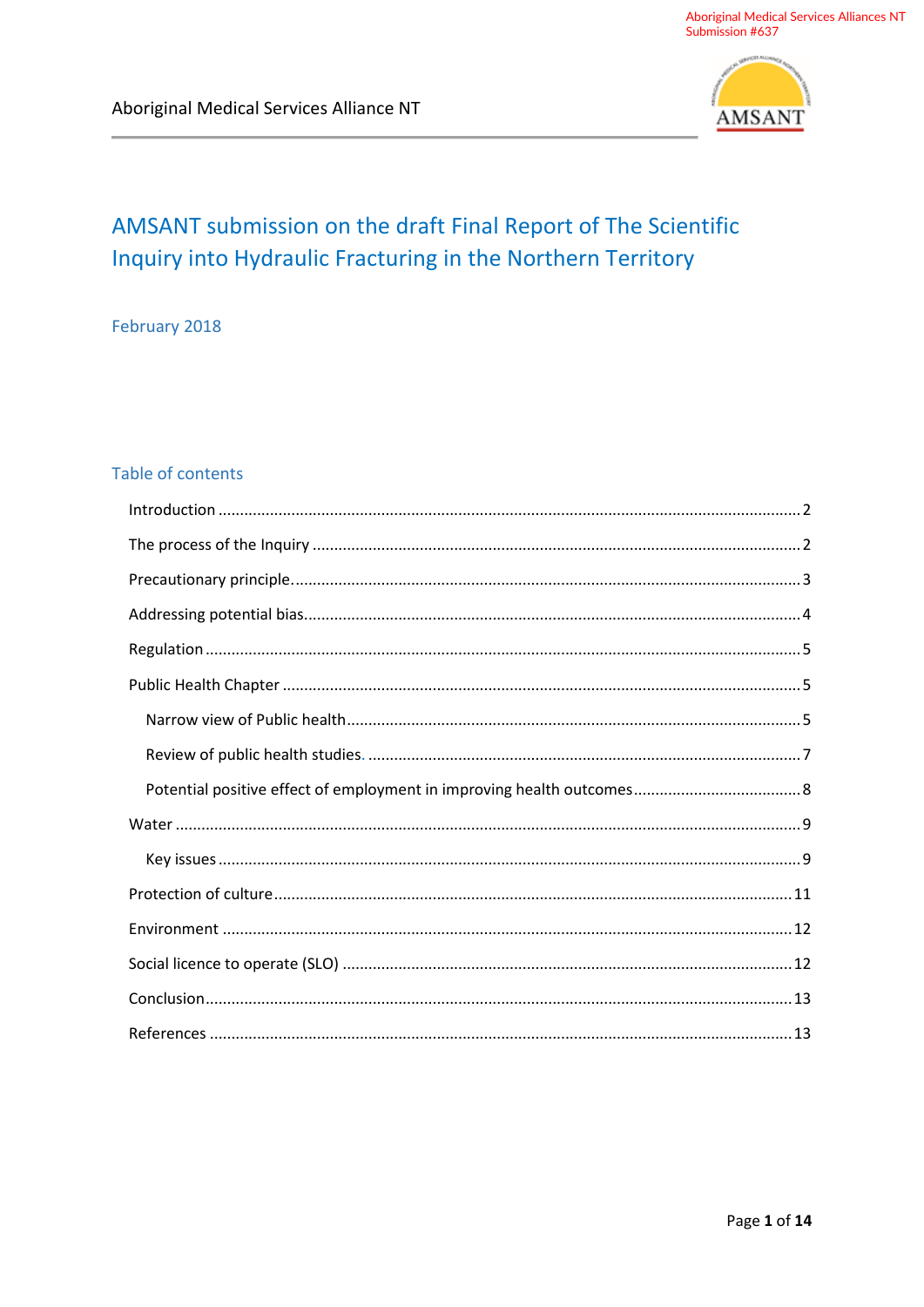

## **Introduction**

AMSANT is the peak body for community controlled health services. We represent 25 members providing comprehensive primary health care (and some speciality care) to Aboriginal communities from Darwin to the most remote parts of the Northern Territory (NT). AMSANT has played a leading role in Aboriginal health policy and advocacy at an NT and national level. Due to competing priorities, consideration by the AMSANT Board was delayed to its November 2017 board meeting, preventing an earlier submission. The board expressed substantial concerns about the health, social and cultural impacts of fracking and took a position, based on these concerns, that fracking should not proceed in the Northern Territory.

The Aboriginal primary health care sector provides primary health care to 80-90% of Aboriginal people in the NT. The Aboriginal PHC sector comprises both government and community controlled health services. The community controlled sector has grown substantially over the last five years and now is a larger provider than the government sector, delivering around 60% of all care provided, and with over 43,000 regular Aboriginal patients. Thus, the ACCHS sector is a significant part of the health system and has a great depth of health expertise and community and cultural knowledge.

AMSANT will make comments across key areas of the report with a strong focus on public health and cultural aspects of fracking. We recognise that we do not have technical expertise across some important areas but nonetheless have relevant comments to provide, including concerns about the degree of uncertainty and knowledge in some of these areas. After review of the comprehensive report, AMSANT believes that there are sufficient concerns around the impact of fracking on health, cultural, ecological, spiritual and cultural aspects of life of NT residents to warrant a ban on fracking in the Northern Territory.

If the total ban on fracking is lifted (not our preferred option), we believe it would not be reasonable to allow exploration licenses to proceed with the current limited information available to the Traditional Owners. The report has found that much more detailed work is required in the one area that has been studied in depth (Betaloo Basin). Traditional Owners need to be appraised of all the information around fracking before being asked to agree to it. Thus, we agree with other key organisations, including the Central Land Council and Northern Land Council, that detailed risk assessments should occur before exploration and not just before the production phase. Furthermore, where exploration licenses have been granted on Aboriginal land, Traditional Owners should be able to refuse to allow fracking once a full risk assessment and environmental impact assessment has been completed.

# The process of the Inquiry

The Panel has substantial technical expertise across critical areas and has produced an impressive report. However, we do note that there was no Aboriginal representation on the panel and no alternative mechanism to ensure that there was meaningful Aboriginal input into the design of the review's engagement strategy—rather than simply being consulted by the review. An anthropologist expert advice is not a substitute for the direct perspectives of Aboriginal leadership and the lived experience of coming from a remote community.

It was very disappointing that the community consultations have been proven to be inappropriate and had to be redone and that detailed accounts are not available to review as part of this report. Consultation and engagement with communities is complex and requires in-depth cultural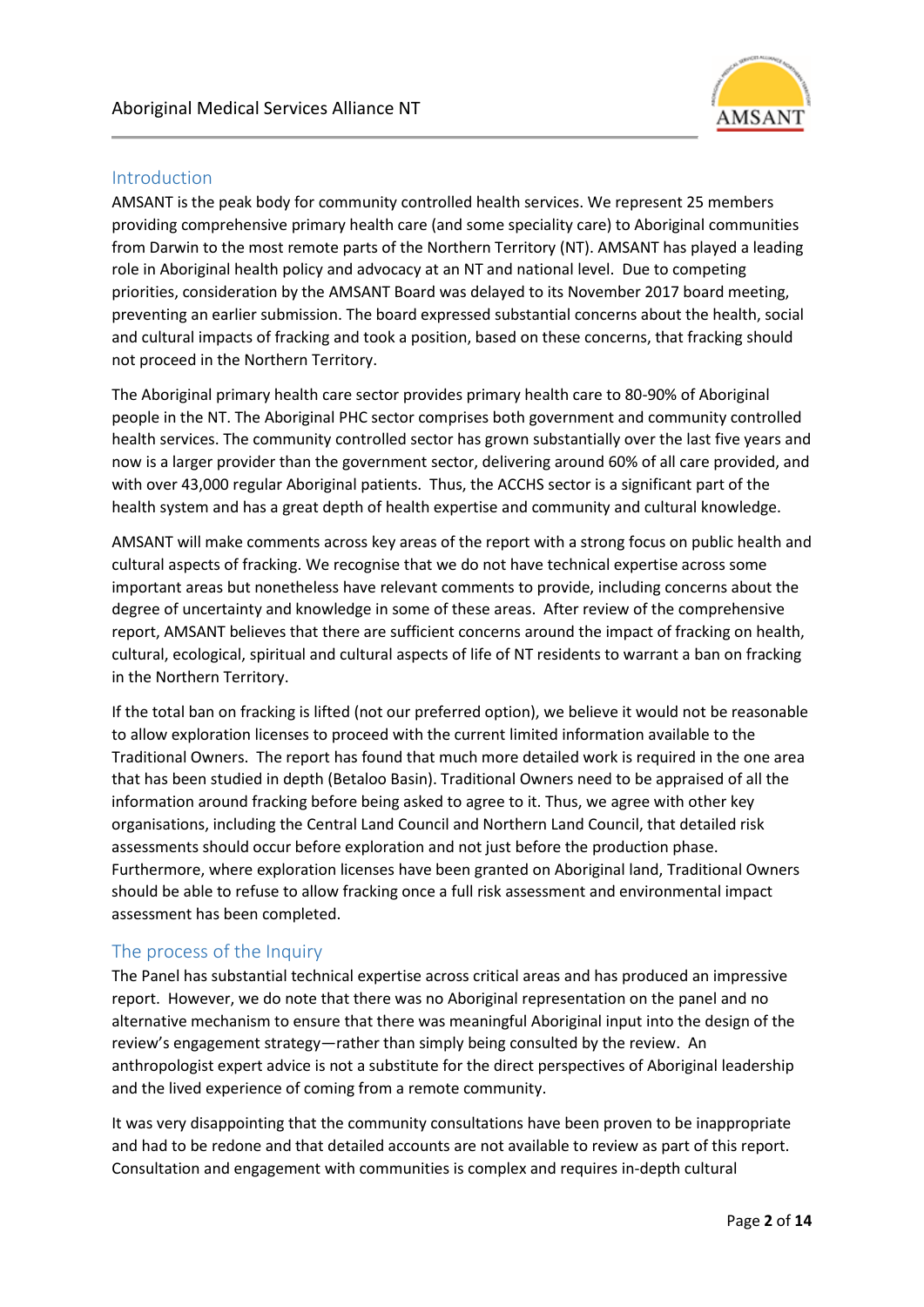

understanding, sensitivity, networks and local knowledge, including the systematic use of interpreters. We believe that some Aboriginal input into decision-making about how consultations were undertaken, including who was selected to undertake them, could have averted the corruption of this crucial work. Even with the community consultations being redone, it is likely that there has been some damage to the trust in the findings of this inquiry which resulted from the consultant's unethical behaviour. As the report outlines, trust is a critical factor in developing a social license to operate. We believe that there can be no valid social license to operate when the communities most likely to be affected (remote Aboriginal people) are opposed or divided on this issue. We also question why the panel did not consider cultural licence to operate when considering the impact of fracking.

## Precautionary principle.

The precautionary principle was a key part of the report with the Panel stating that the precautionary principle requires mitigation measures to reduce the risk if a risk is not easily quantifiable and the impact of the risk could be severe.

A working definition from UNESCO states that

*When human actions may lead to morally unacceptable harm that is scientifically plausible but uncertain, actions must be taken to avoid or diminish that harm.* 

*Morally unacceptable harm refers to harm to humans or the environment that is* 

- *Threatening to human life or health OR*
- *Serious and effectively irreversible OR*
- *inequitable to present and future generations OR*
- *Imposed without adequate consideration of those affected.*

*The judgement of plausibility should be grounded in scientific analysis. Analysis should be ongoing so that actions are subject to review. Uncertainly may be applied but not limited to plausibility or the bounds of possible of harm.*

*Actions are interventions that are taken before the harm occurs that seek to avoid or diminish the harm. Actions should be chosen that are proportionate to the seriousness of the potential harm and consideration of the positive and negative consequences and an assessment of the implications of both action and inaction. The choice of action should be the result of a participatory process.*

Reference. The Precautionary Principle World Commission on the Ethics of Scientific Knowledge and Technology (COMEST) 2005.

AMSANT believes this is a more suitable definition, although the definition of scientific analysis must encompass a consideration of the world views of those affected. In the NT, this requires consideration of Aboriginal world views, given that Aboriginal people will often be the Traditional Owners and native title holders of the lands in question and who collectively own over 50% of the Northern Territory in freehold title. The Panel has made a reasonable attempt to describe Aboriginal world views but has given much more weight to Western scientific evidence and has made the assumption that Aboriginal views will change if provided with enough scientific information. This is not necessarily the case. In the absence of Aboriginal experts on the panel itself, the report has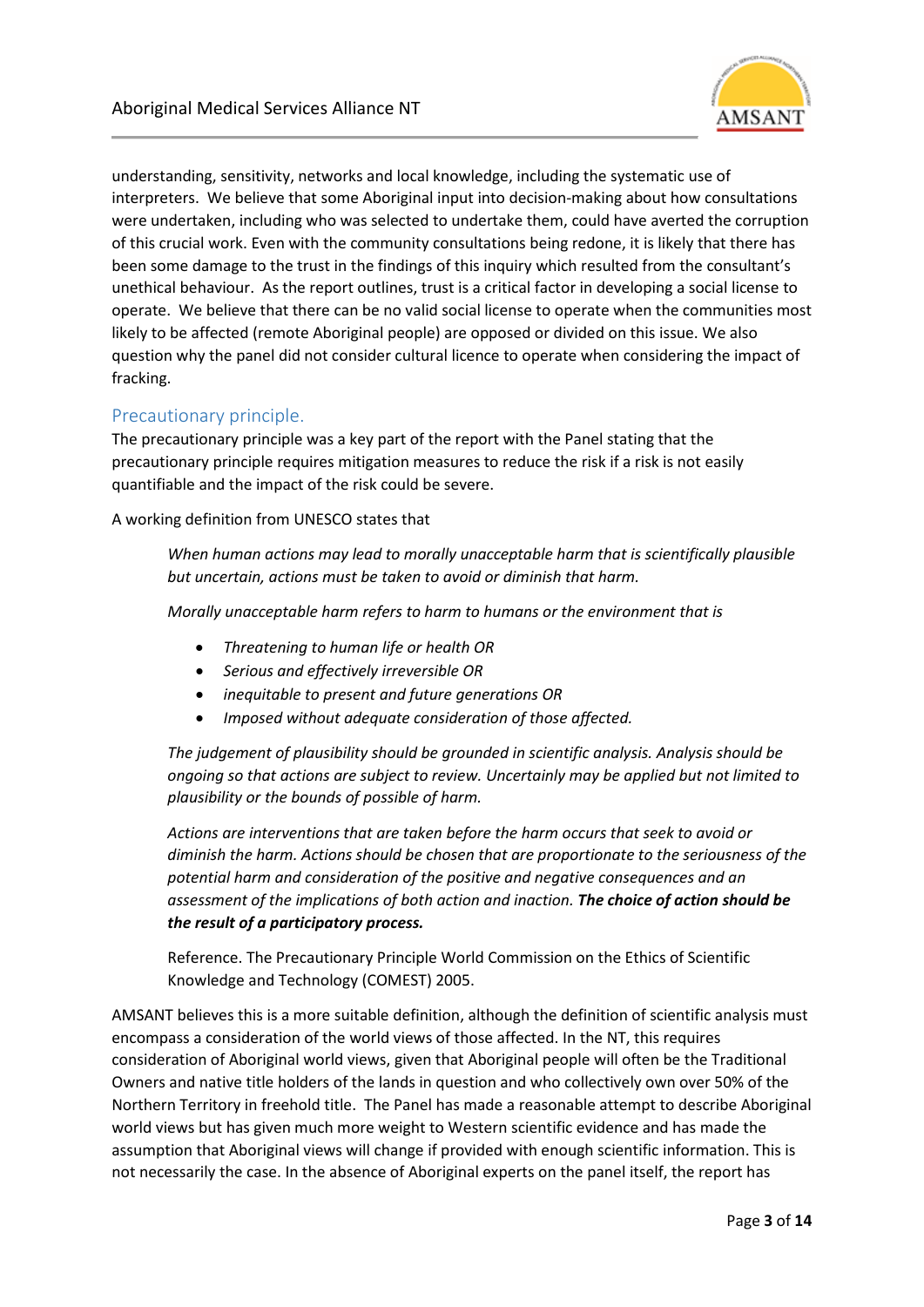

failed to reflect and take into consideration the depth of hydrological knowledge (tens of thousands of years) which Aboriginal people hold over their lands and waters in the areas concerned. This knowledge far precedes the admittedly limited and recent knowledge acquired by Western hydrological research in less than 100 years over some areas.

The actions chosen by the Panel are invariably actions to reduce the harm rather than to avoid the harm altogether and continue a ban or moratorium on fracking. AMSANT believes that the Panel should have directly addressed the issue of continuing a ban on fracking as a first option, particularly given that much of the feedback received by the panel was in support of a ban, including from Indigenous people in potentially affected communities.

#### Addressing potential bias.

Scientific inquiry is critical but can still be subject to bias as has been documented in selective reporting of findings in the peer reviewed literature, including influencing of interpretation and reporting of results by funders with a vested interest in particular outcomes such as drug companies (Rennie 2006, Smith 2005). Almost inevitably, eminent and well-qualified experts on the panel have worked in the petroleum and mining industries. This certainly does not disqualify panel members from providing their expertise but may well influence their judgement. Similarly, advocates from environmental organisations will also be influenced by their values and background. At times, the report seems to criticise environmental groups for advocating to Aboriginal and mainstream communities. The inquiry noted with some concern that there were no requirements on advocacy organisations seeking to engage with Aboriginal communities beyond the normal protections available for all citizens whereas concerns from community members about limited and selected information from gas companies was somewhat overlooked.

AMSANT agrees with a recommendation that unbiased scientific advice needs to be available not only to Traditional Owners but also to the broader Aboriginal community, with availability of interpreters and cross cultural expertise in communicating this complex technical information. This needs to be funded at arm's length from government and industry who have a financial interest in mining proceeding. We disagree that this information should be provided in partnership with government and gas companies. It should also be provided to the broader community affected by fracking. When provided with this information, community members will be better placed to interpret information provided by both gas companies and their advocates and environmental groups or others who oppose fracking. We certainly do not think that government needs to impose requirements on outside advocates seeking to engage with Aboriginal communities – communities and individuals in communities have the right to consult and speak with whoever they please.

However, given that the report has found that unbiased information has not been made available to communities, it is difficult to suggest that the ban on fracking should be lifted until this information has been provided and communities have had further opportunities to review this information and make their views known. Furthermore, the report has already found that more detailed work is required in the one area reviewed in detail (Betaloo Basin). If the Traditional Owners for that area are really to be the decision-makers, they should make their final decision only after reviewing the results of detailed studies. A neutral third party should provide that information to the Traditional Owners.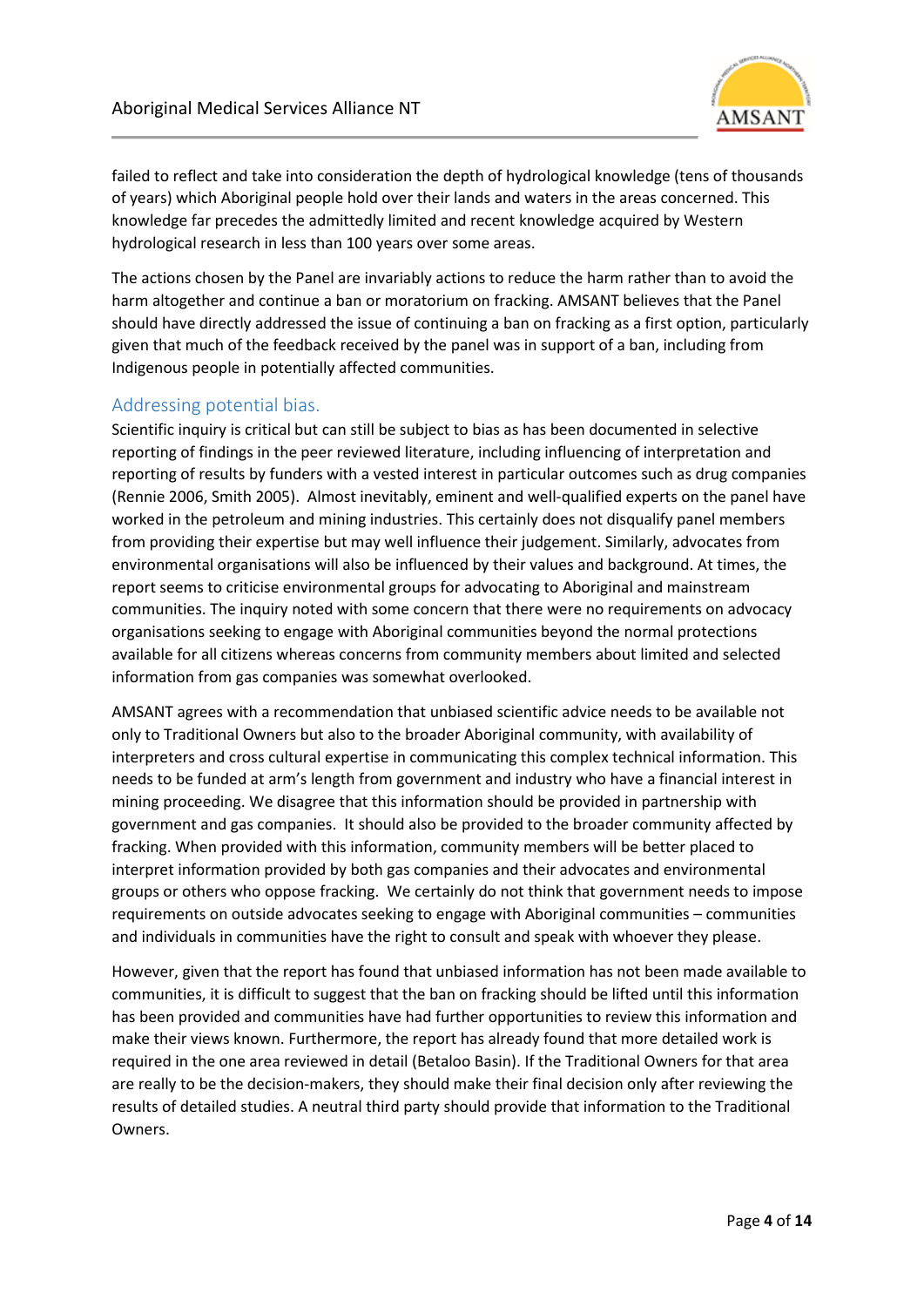

There is also a critical distinction between being consulted and being able to engage and make one's views heard, especially when there is such a critical power imbalance between disadvantaged, impoverished populations and dominant economically and politically backed mining lobby groups and governments, particularly when, as pointed out by the report, the regulatory mechanisms are inadequate.

## Regulation

The Inquiry agreed with the view held by many concerned citizens that the regulatory framework for mining /gas extraction in the NT was very inadequate. The inquiry has made some excellent suggestions for improving this framework that we hope can be enacted as these deficiencies have been noted for some time.

However, the inquiry also found that many communities were sceptical about the capacity of the NT Government to reform mining regulation and to enforce the regulatory framework. Unfortunately, this is based on bitter experience for some Aboriginal communities who have been badly affected by mining projects that have resulted in serious and severe environmental and cultural impacts. For instance, the McArthur River mine has been expanded twice resulting in the diversion of this very important river against the wishes of Traditional Owners, their representatives including the NLC, Environmental Defenders Office and most importantly – most of the Borroloola community. Damning reports in 2009 and 2014 found a complete failure to monitor and regulate the mine – resulting in unacceptable environmental, social, health and cultural damage. Many community members in Borroloola have been vocal anti-fracking advocates. Other examples of mining ventures that have damaged cultural and environmental aspects of Aboriginal communities and traditional lands, including irreparable damages to sacred sites whilst bringing little real benefits have been documented extensively (Kearns 2015). The NT is a small jurisdiction with a limited public service and technical capacity. It also has been somewhat politically unstable over the last six years with the previous CLP Government losing their majority during their term of office. Therefore, we believe it is realistic to be sceptical that the NT will develop and maintain a robust regulatory framework over the very long period of time that will be required to properly monitor all phases of fracking including exploration, fracking and the very long legacy phase of rehabilitation and monitoring old wells.

# Public Health Chapter

## Narrow view of Public health

This chapter dealt with potential effects of chemicals /dust on physical human health. Mental health and social impacts are dealt with in other chapters as are the effects on Aboriginal people/culture. The chapter takes a very narrow view of public health which is not in keeping with either Indigenous or contemporary holistic Western understandings of public health. The inquiry has found that the imposition of fracking, despite the objections of a significant proportion of the population, can lead to discord stress and tension. Given that connection to country and community connectivity is central to Aboriginal culture and spirituality, it is highly likely that these adverse psychosocial and mental health effects are likely to be more pronounced for Aboriginal people.

The relationship that Aboriginal and Torres Strait Islander peoples have to land is a deep spiritual connection. Moreton-Robinson described Indigenous relationships with land as an ontological belonging. The Aboriginal and Torres Strait Islander peoples' spiritual beliefs are based on ancient systems that tie one into the land, to other members of the group and to all things of nature. Connection to country is the Aboriginal and Torres Strait Islander people's connection to their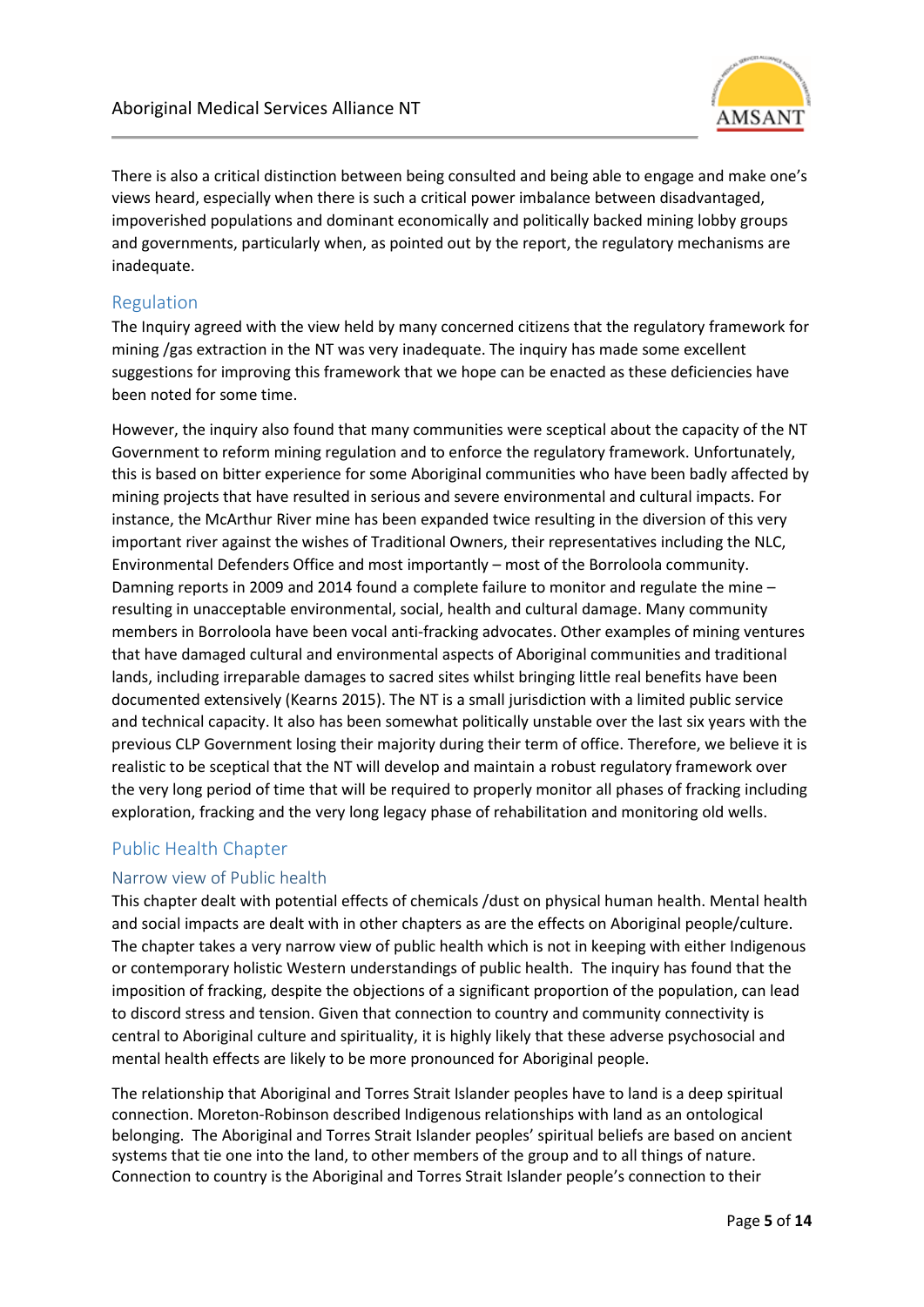

environment, to their family and community. It is their sense of belonging and spiritual strength. If one's connection to land becomes fractured or decimated then like a domino effect, all aspects of what maintains strong social emotional wellbeing, health and mental health becomes affected. The holistic view of health and wellbeing is illustrated by the Gayaa Dhuwi Declaration which states that the Aboriginal and Torres Strait Islander peoples connect their mental health to strong Indigenous identities, that includes participation in their cultures, families and communities, and to their relationship to their lands and seas, ancestors, and the spiritual dimension of existence. The Gayaa Dhuwi (Proud Spirit) Declaration is part of an international movement of Indigenous leaders working in the mental health systems in post-colonial countries, including Canada, the US, Australia, Samoa and New Zealand, who developed the seminal Wharerata Declaration in 2010. The Wharerata Declaration was endorsed in Australia by key government mental health agencies including the: National, Western Australian and ACT Mental Health Commissions as well as NT, South Australian Victorian and Tasmanian governments. Clearly the NT Government acknowledgement of this Declaration implies an understanding of the integral connection between the natural world and Health for Aboriginal peoples.

The connectedness of spirit, mind and body is an integral part of Aboriginal culture and makes it impossible to neatly separate out physical mental, SEWB and spiritual issues related to fracking, as they are all intertwined.

The public health chapter characterised the evidence about the mental health and social disruption of fracking as weak and therefore dismissed this evidence. The chapter on social impacts did note an increase in mental health conditions in Queensland communities impacted by fracking. AMSANT is concerned at the dismissal of this very important public health aspect of fracking. It is clearly a complex area to research but there is a growing evidence base in the United States and elsewhere. A qualitative study in West Virginia described deep distress, grief and anxiety in many people living in communities with extensive fracking, including those who acknowledged the economic benefit of fracking to their families. Almost all residents self-identified that they were suffering from fear anxiety and stress. The study documented community discord and an increasing distrust of government by those who felt that fracking was imposed and they had little real say. The unequal distribution of benefits with many well-paying jobs going to FIFO workers from interstate was a key issue that is also likely to occur in the NT (Sangaramoorth et al. 2017). A 2014 review also found that people who gained little economic benefit from fracking generally had a much more negative perception of the impact of fracking on their community compared to those who did receive a benefit (Jacquet et al. 2014). Another review of the literature found similar findings, including that Indigenous people were especially vulnerable to psychosocial impacts as were poorer people. Fracking can also cause a boom bust mentality and community tensions from fears of outsiders and increase in crime (Hirsch et al. 2017). Psychosocial impacts are likely to lead to higher rates of stress, depression and anxiety. Any mental health impacts will add to an already heavy burden with NT Aboriginal people having a suicide rate 2.3 times higher than the non-Aboriginal rate, with the rate also being significantly higher than the national Aboriginal suicide rate from 2010 to 2015. The hospitalisation rate for mental health conditions was over three times higher than the non-Aboriginal rate. (AIHW, 2017).

Stress, anxiety and depression are also likely to adversely affect physical health. Indigenous understanding of the mind- body (and land) connection is increasingly being recognised in Western science with studies showing stress, anxiety and depression increasing the risk of cardiovascular disease and a range of other chronic illnesses including diabetes and stroke (Clarke et al. 2009).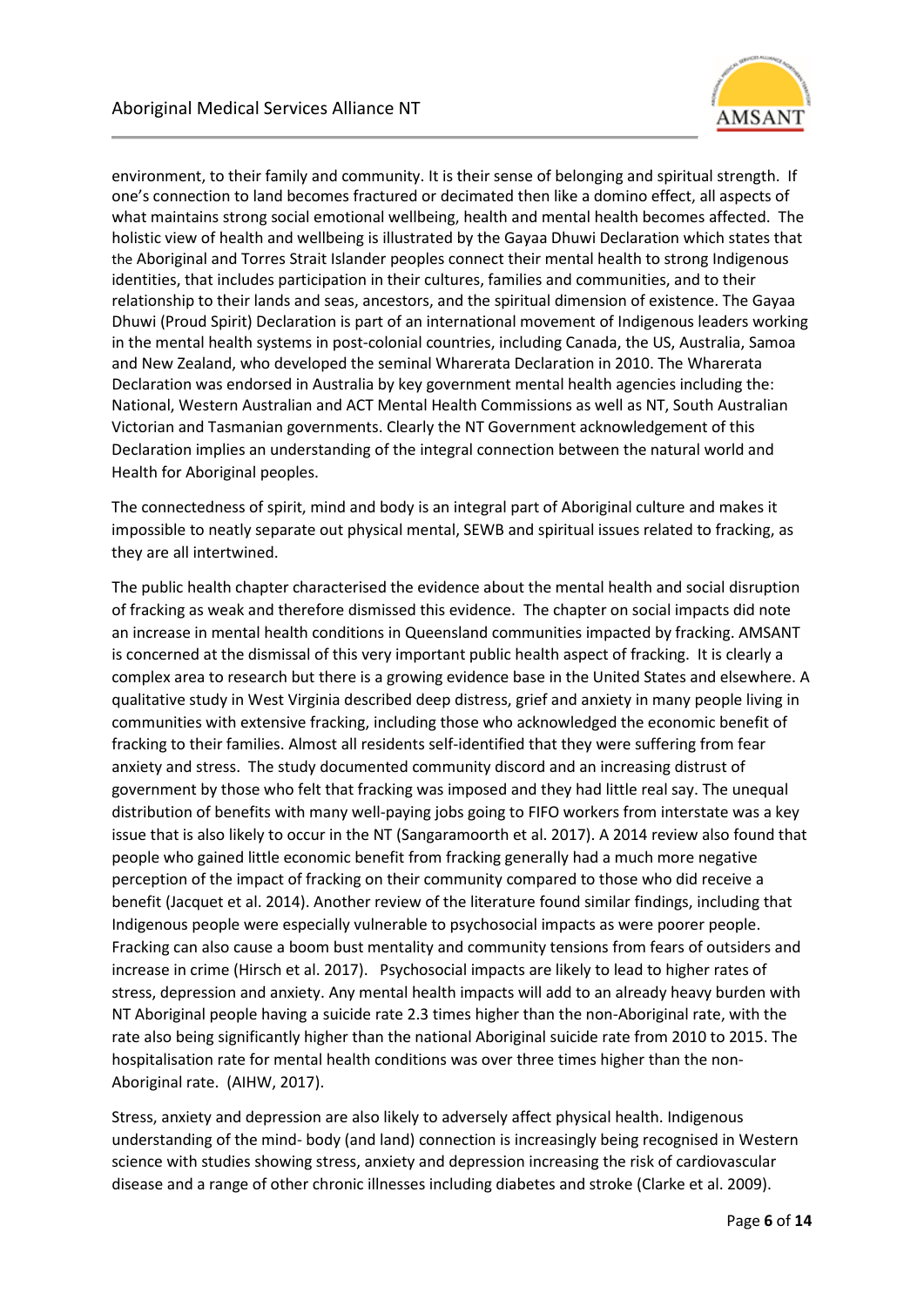

Given that Aboriginal life expectancy in the NT is the lowest in the nation and is now stalling after a period of improvement and that rates of chronic diseases such as diabetes stroke and heart disease (which are linked to poor emotional health) are very high, this is unacceptable (AIHW 2017).

The history of mining impact on Aboriginal people in the NT in terms of public health is not promising. The health of people in the West Arnhem region is not significantly better than other areas in the NT despite a long history of uranium mining. Indeed a 2000 review found that the fears of many Aboriginal people had been realised in that living conditions were third-world, social and health indicators were among the worst of any community in Australia and alcohol abuse was impacting on many families (Parks et al. 2000). To our knowledge, the health of people in Jabiru has not substantially improved beyond that of other Aboriginal communities since that time. Certainly, increasing alcohol and other drug use has been raised in the review as a potential adverse effect on communities. This is not to say that all mining in Aboriginal communities will adversely affect health outcomes – but divisive and unwanted development is likely to adversely affect the health of remote communities through causing increases in stress, depression and possibly alcohol and other drug use with a flow on effect to physical health outcomes.

#### Review of public health studies.

The review also briefly described some of the public health evidence from the United States on the effects of fracking on physical health through direct toxic effects of chemicals in air or water and dust exposure.

There is a growing peer reviewed body of literature studying the effect of fracking on physical health largely focusing on the United States which has mixed findings but with the majority of public health studies indicating concerns and the need for more research (Hays et al. 2016). A review of findings in three key areas: public health, air quality and water, finding that in the public health area, 31 studies were assessed and 84% of publications reported adverse health risks whilst 16% found no adverse risks (Hays et al. 2016). Most studies concluded that more research was needed. The National Institute of Environmental Health Sciences is one of 27 prestigious government funded academic institutes that comprise the National Institutes of Health in the United states. It concluded that the health impacts of fracking on people living close to wells is not known. The NIEHS is undertaking studies in a range of areas including birth defects, asthma and stress and cardiovascular health (National Institute for Environmental Health Science). A 2014 Lancet review also found that the need to transport large amount of toxic materials over long distances was a key risk along with air and water issues (Kovats et al. 2014).

The inquiry noted this evidence but found that the NT experience was likely to be different than the United States experience where fracking has been poorly regulated and allowed to occur very close to residential areas. AMSANT does not find this sufficiently reassuring. Aboriginal communities and outstations occur in the most remote areas of the NT and they are generally already serviced by roads which could be upgraded for fracking. Therefore, it is quite likely that fracking will occur relatively close to remote communities/outstations without strong and robustly enforced regulation. As noted already, communities do not have high levels of confidence in the capacity of the government to regulate fracking adequately. Also, the health of Aboriginal people in remote communities is particularly poor as already noted. Communities already bear higher rates of stress, asthma, low birth weight and cardiovascular disease – all of which have been linked to fracking (National Institute for Environmental Health Science).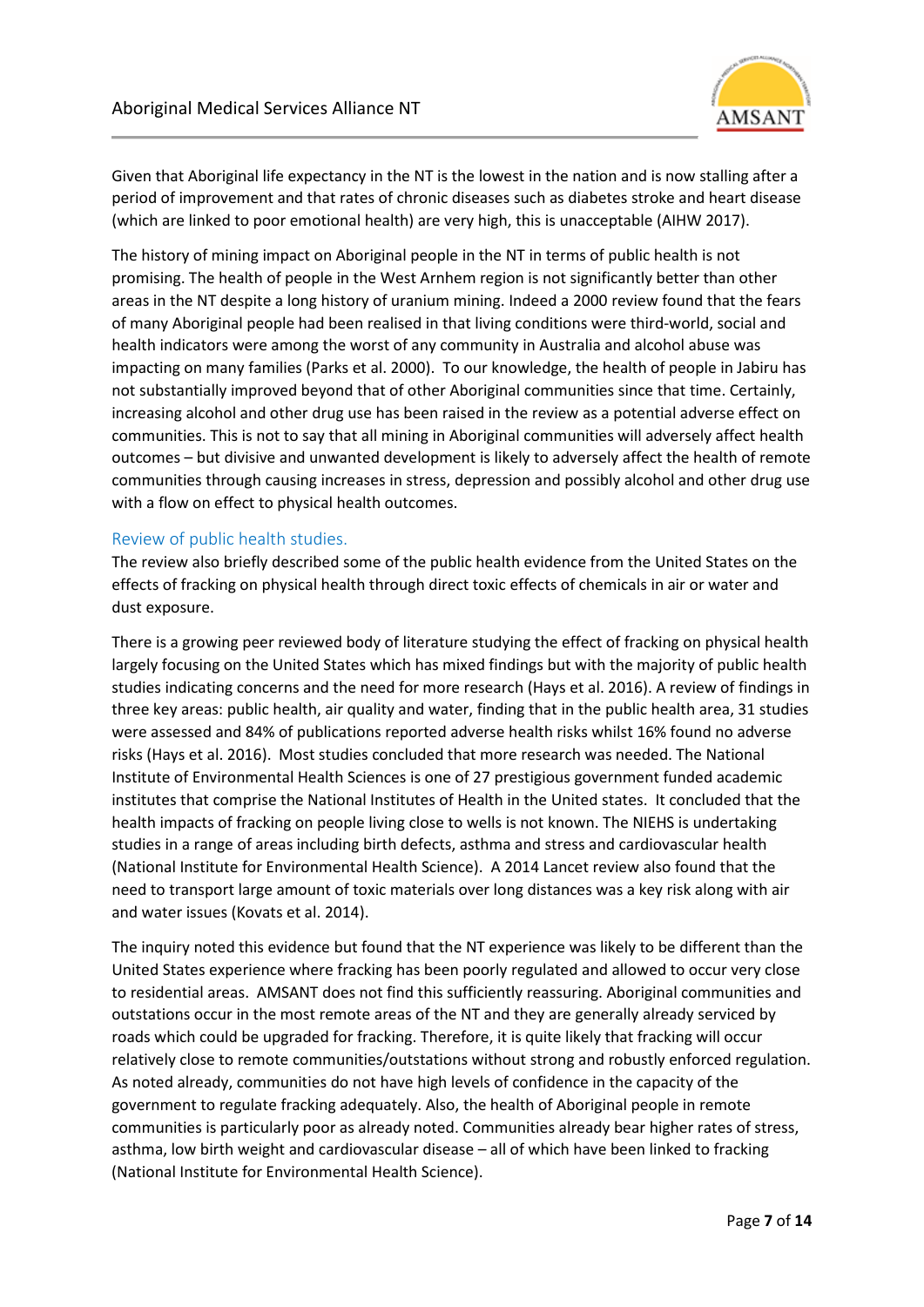

The report only reviewed three risk assessments commissioned by gas companies and the report noted that all three had significant limitations. This is an inadequate assessment of public health risks and points to the need for a thorough, extensive public health risk assessment to be commissioned and undertaken by independent bodies if it is to be robust.

The report also did not fully cover the impact of the exploration phase. During this phase, communities will be subject to much heavier traffic, dust, noise, chemicals and risk of spills. The NT already has a high rate of death and serious injury from traffic accidents – this is likely to worsen.

The Hays review found 46 studies related to air pollution, of which 87% showed significant air pollution. Categories of positive studies included those that documented emissions above recommended air quality standards, public health risks due to toxic air emissions and measurements of emissions/atmospheric concentration that were very elevated above regional background levels (Hays et al. 2016).

A recent study in the Darling Downs region of Queensland found that admissions for acute respiratory disease increased by 142%, and cardiovascular admissions increased by 133% (after controlling for population increases) between 2007 to 2014. Over the same time period, Coal seam gas extraction increased rapidly in the region with an increase of CSG emissions of 489% for nitrogen dioxide, 800% for carbon monoxide and 337% for volatile organic compounds (McCarron 2017). The study did not provide that the CSG industry caused all or some of the rise in hospital admissions and the significant limitations of the study were well described including that levels of atmospheric levels of air pollutants could not be measured. However, the author concluded that there were significant concerns about the safety of CSG in the Darling Downs. She also noted that adverse health effects are possible from air pollutants within national guidelines (McCarron 2017). This study has been attacked by the industry, whereas a more responsible reaction would have been to suggest further studies to see if there really is an issue.

#### Potential positive effect of employment in improving health outcomes

Sustainable, safe and reasonably remunerated employment through mining could potentially be a pathway to better health and social outcomes for Aboriginal people in the NT, since poverty and unemployment are strongly linked with poor health. However, again the history in the NT has not been promising. The report makes an upper estimation of over 600 new jobs a year averaged over a long time period. This has been challenged by other experts including Rod Campbell from the Australian Institute. There was no estimate on the number of these jobs that would be FIFO or NT based and how many of the NT based jobs would be likely to be taken by Aboriginal people. There was some anecdotal evidence presented of training and employment benefits for Aboriginal people in Queensland and no evidence about the track record of mining companies in the NT employing Aboriginal people in the NT. Thus, there is little to base an estimate of Aboriginal employment benefits from fracking. However, we assert that the impact of fracking on Aboriginal employment is likely to be low given past experience of individual communities, the fact that Aboriginal unemployment in remote communities remaining high during the years of the mining boom and evidence suggesting that the bulk of the benefits do not go to Aboriginal communities (Keans 2015). This is not to suggest that individual mining companies have not made some efforts to increase Aboriginal employment, however, it is unrealistic to expect major employment in remote Aboriginal communities based on past experience. Therefore, it is unlikely that improved employment prospects in the medium term would improve health and social outcomes for Aboriginal people.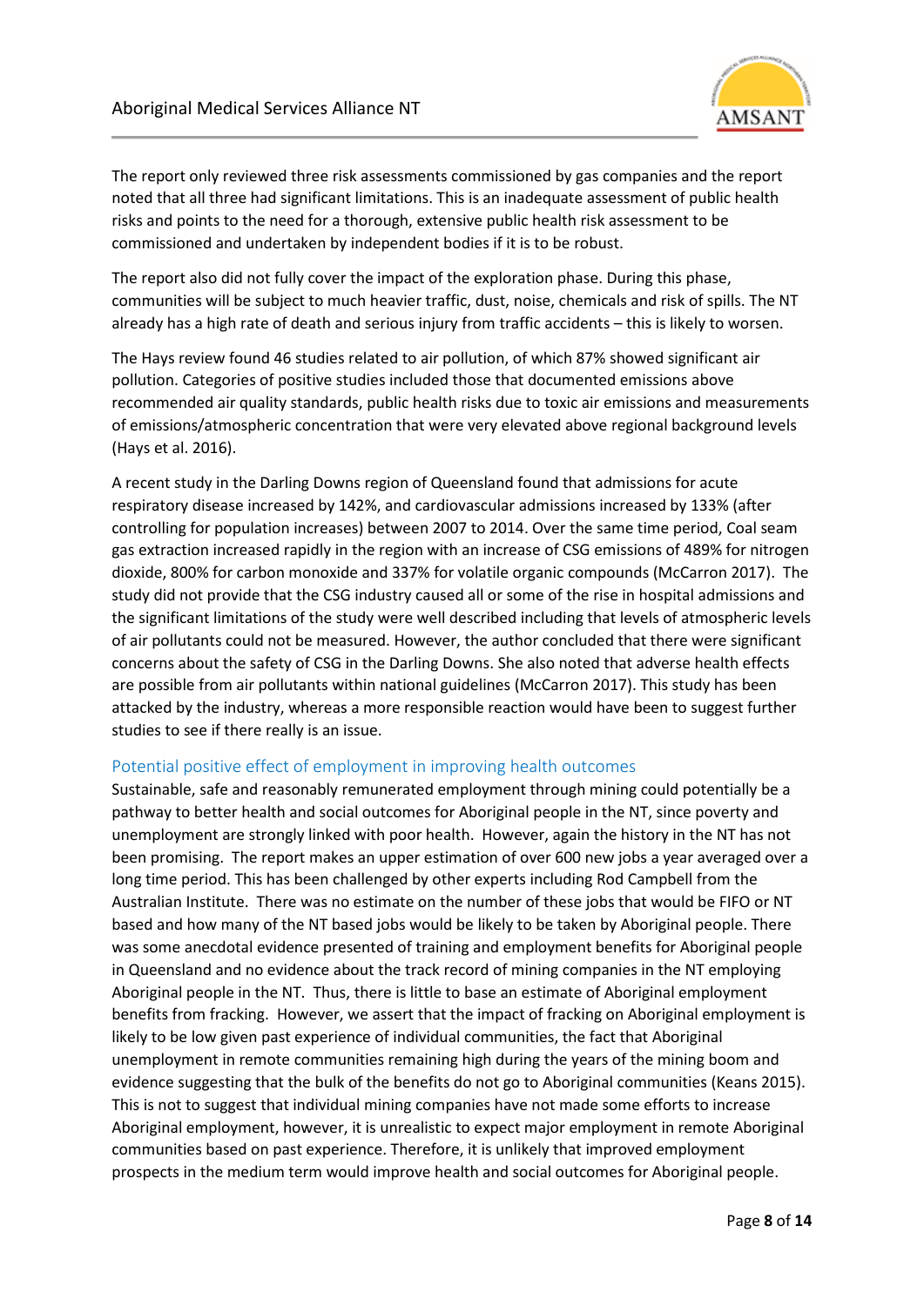

## **Water**

The report has acknowledged that preservation of clean water resources is a crucial issue for many concerned citizens. For Aboriginal people, water is central to spirituality and wellbeing.

#### Key issues

- 1) **Water depletion.** Underground aquifers are finite and fracking uses large amounts of water. If we are to sustain communities over the long term, investing in industries which use non-renewable water resources at a high rate is not wise or fair to future generations. The report has acknowledged this concern in part and suggested fracking may not be suitable for arid or semi-arid regions. Aboriginal people have lived sustainably across the varied terrains of the NT and have a deep knowledge of how to look after the environment. Understandably, water is a central concern. Water plans have been made for several regions and many of these have been almost fully allocated with some pressure on water allocation. Water allocation has been the subject of considerable controversy and debate in the NT including recently - [http://www.abc.net.au/news/2017-12-13/nt-water-licences-review](http://www.abc.net.au/news/2017-12-13/nt-water-licences-review-should-be-referred-to-new-icac-says-nlc/9254182)[should-be-referred-to-new-icac-says-nlc/9254182.](http://www.abc.net.au/news/2017-12-13/nt-water-licences-review-should-be-referred-to-new-icac-says-nlc/9254182) The inquiry has focused on the Beetaloo Basin which is the most likely site for fracking to commence in the NT. The inquiry was not able to be sure that ground water resources were adequate even in the wetter Northern Region of this Basin and was concerned about the drier Southern area of the basin. Given that study of one Basin has found that ground water use is likely to be unsustainable in the South and there is some risk in the North, it is hard to understand why the overall conclusion is that fracking is safe and sustainable for the Territory.
- 2) **Climate change** has also been factored into water use with the prediction being that rainfall will not change overall but there is likely to be heavier and more unpredictable rainfall. However, climate change is subject to some uncertainty which was not discussed at all in this modelling.
- 3) **Petroleum and gas industry not subject to the Water Act.** At present the Petroleum and Gas industries and the pastoral industry are not subject to the Water Act which is a major issue that should have been rectified and which highlights highly inadequate regulation in the NT.
- 4) **Lack of knowledge of water systems**. The panel noted there is a lack of knowledge of the water systems across the NT and recommended detailed study as part of a Strategic regional environmental and baseline assessment (SREBA) to obtain an in-depth understanding of "surface and groundwater resources, hydrogeology, aquatic ecosystems and terrestrial ecosystems using data that is representative of the geographic, climatic, and hydrogeological characteristics of any prospective basin, and an assessment of the vulnerability of these systems to any hydrological changes associated with any onshore shale gas development". Although AMSANT does not have technical expertise across these fields, it seems a very ambitious undertaking to carry out such assessment in a time limited process that is leading to fracking approval, particularly given there is likely to be pressure to expedite assessments in order to enable the commencement of fracking.
- 5) **Lack of knowledge about aquatic ecosystems.** The report notes the lack of knowledge of aquatic ecosystems in the NT which must be cause for caution about predicting the effects on those ecosystems of exploration and fracking. The report found that there was a particular lack of knowledge about animals in underground aquifers. It is unlikely that these knowledge deficits can be rectified as part of a Strategic regional environmental and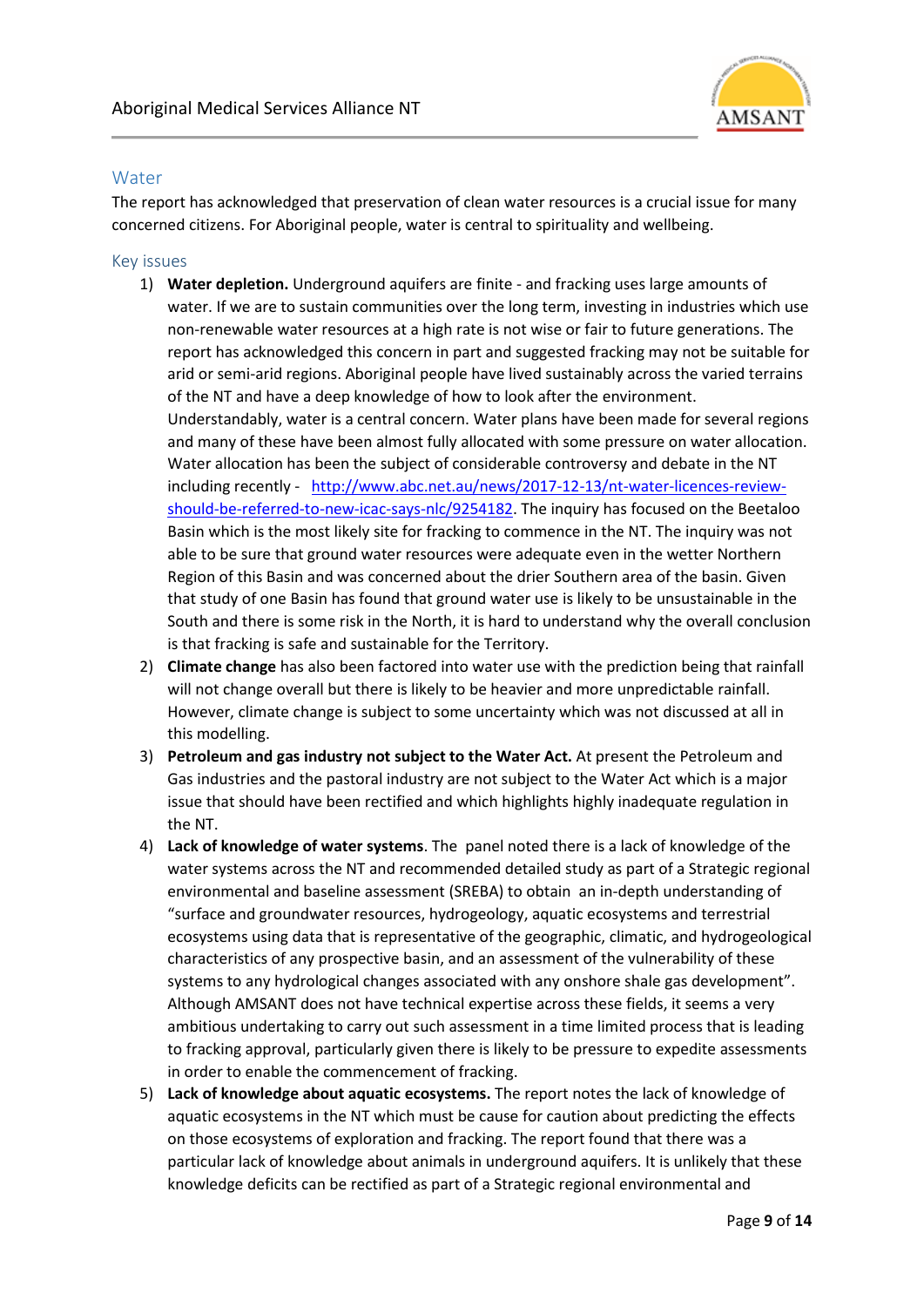

baseline assessment (SREBA) given that there is almost no scientific knowledge about these animals.

- 6) **Contamination of Water**. Eight pathways for contamination of water were provided and discussed. Even if each individual risk is estimated as relatively low, the cumulative risk will be higher because of the multiple mechanisms. We note that the Panel also said that there were areas where more knowledge was needed (e.g. on page 135 re the issue of methane oxidization). Again, we note that that on page 136, a risk was described as being extremely unlikely if it was <5%. However, in the introductory chapter on risk assessment, a low risk was characterised as being <1%. It depends on the severity of the consequences, but in this in instance, many community members may feel that a risk of 1% was too high. The community should be provided with a more accurate description of the risk rather than being described in terms such as extremely unlikely or low which are subjective and which differ from the descriptions provided in the introductory chapter.
- 7) **Remediation of water contamination.** The conclusion was that the report could not definitely say that contamination of ground water in the Beetaloo basin was unlikely. This is critical. Monitoring and remediation is suggested if contamination does occur with reassurance that this will be able to be done safely with intensive monitoring. However, given community concerns about the capacity of the NT Government to regulate the mining industry, and the acknowledgement of the limited understanding of circulation of water between aquifers, this seems to be an unacceptable risk. Again, it does raise the question of why the overall conclusion of the panel was that fracking is likely to be safe if one of the key community concerns could not be answered even for one region.
- 8) **Spills**. Spills were considered to be likely to occur with the suggested remediation by two gas companies considered to be inadequate given climatic conditions. Road spills are particularly likely to occur given hazardous driving conditions in the Northern Territory and existing high rates of serious road accidents. These are all significant risks to the public health of population within the region. The panel characterised the risk of spills as being low only in the Betaloo basin – this could not be generalised.
- 9) **Contamination from old wells**. Contamination from old /legacy wells was considered unlikely if wells were built to world leading standards. This assumes that the companies would comply with world leading standards and that there would be sufficient regulation /monitoring to ensure that they do. This is a big assumption given past failures of mining companies (e.g. McArthur river)
- 10) **Human failure and failure of regulation**. In multiple areas, including in the critical area of aquifer contamination, risk reduction required the mining company to make sound decisions and abide by all regulations. Human error and lax regulation are both likely to occur at some point in time and this has seldom been addressed by the Panel. It was addressed on page 148 in regard to erosion and environmental damage being common in Queensland CSG operations despite best practice guidelines—clearly suggesting that mining companies were not following these guidelines.

A review of the public health impacts of fracking found that two thirds of 58 peer reviewed papers found a risk from water contamination. One study of water contamination from shale gas fracking found elevated levels of heavy metals in about one third of wells. Methane was found in the majority of wells tested. One damaged well was definitely identified (Alawttegama et al. 2015). Another study used isotopes to trace contamination from fracking in water sources and found that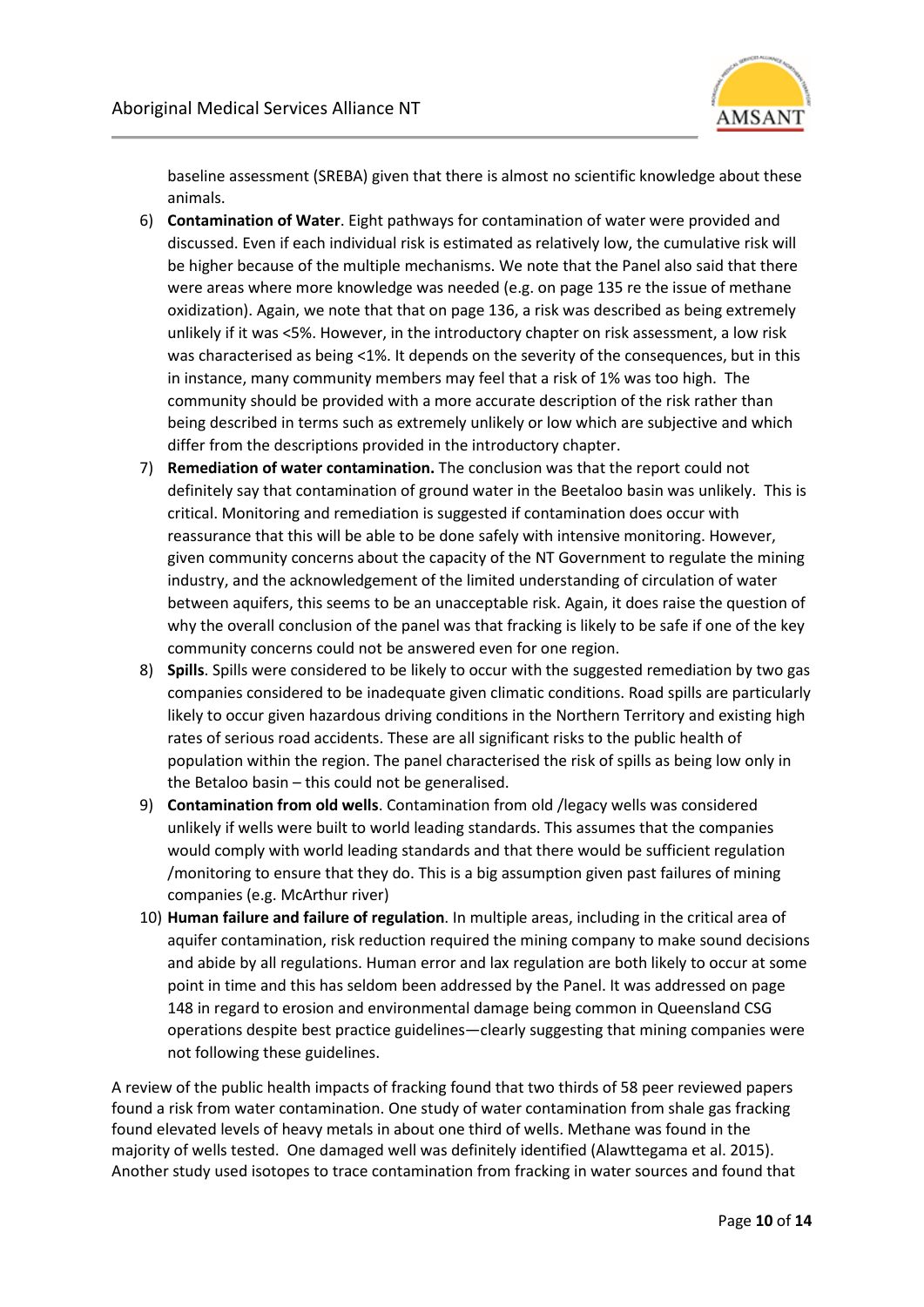

contamination from unconventional fracking was significant and could be distinguished from conventional fracking (Warner et al. 2014). Conversely another study found that methane and other chemicals were found in water supplies in the Pennsylvania region based on geography/topography and this was not related to fracking (Molofsky et al. 2013). Clearly these studies cannot be directly applied to the NT but they are a cause for concern.

## Protection of culture

This chapter is largely focusing on protection of sacred sites. AMSANT recognises this is critical but also not sufficient due to inconsistencies in the way sacred features of the landscape are afforded protection (or not) as sacred sites in the NT under the Sacred Sites Act. Rarely are large areas registered as sacred sites despite the fact that sacred features associated with ancestral beings and their paths through the landscape can comprise large tracts of country and frequently include subsurface features. This includes water from springs and aquifer systems that is regarded as a living entity and creation of ancestral beings, most notably associated with Rainbow Serpents but also many other Dreamings (Cooper and Jackson 2008). Through cultural and religious knowledge Aboriginal Traditional Owners possess an extensive understanding of the hydrological cycle and hydromorphological features of the landscape.

The uncertainty of protection of such extensive features under the Sacred Sites Act is compounded by the situation, as pointed out in the report, that most sacred sites in the NT are not recorded or registered by the Aboriginal Areas Protection Authority. In addition, fracking poses a unique threat to sacred sites because of extensive horizontal drilling and potential damage to underground bodies of water which might be connected to sacred sites. The report noted that the system of sacred site protection had weaknesses in that the issuing of a Sacred Site Authority Certificate was the key process which allowed robust protection for sacred sites. However, mining companies are not obliged to obtain one of these certificates and often do not. This suggests that mining companies need to be strictly regulated in order to ensure maximum protection for sacred sites. The issuing of a certificate in itself does not prevent site damage, as many cases in the NT have sadly demonstrated.

The report makes some strong recommendations in this area, including the need to protect underground sacred sites. Traditional Owners and site custodians have so far not always been successful in utilising the Sacred Sites Act in preventing physical and environmental damage caused by mining activities and pollution. Mining proposals, in particular, result in considerable pressure being placed on Traditional Owners and site custodians to agree to exploration and mining for the greater economic good. This is inappropriate and unacceptable. It is also inappropriate that Aboriginal groups should be expected to consider approving exploration or mining activities when basic understandings and assessment of environmental risk pertaining to sacred sites and features of the landscape are incomplete.

It also needs to be noted that the overall landscape within which the sacred sites are located is also central to Aboriginal identity and wellbeing. The chapter on social impacts highlights the impact on landscapes for all people using the term solastalgia (a sense of powerlessness and lack of control amid change). The effect of an imposed unwanted and rapid change on Aboriginal land and an influx of outsiders who are involved in rapid imposed development is likely to be even more significant for Aboriginal people given the deep connection to land and culture. Some of the issues outlined in the social impact chapter, such as increased use of alcohol and other drugs and community discord, are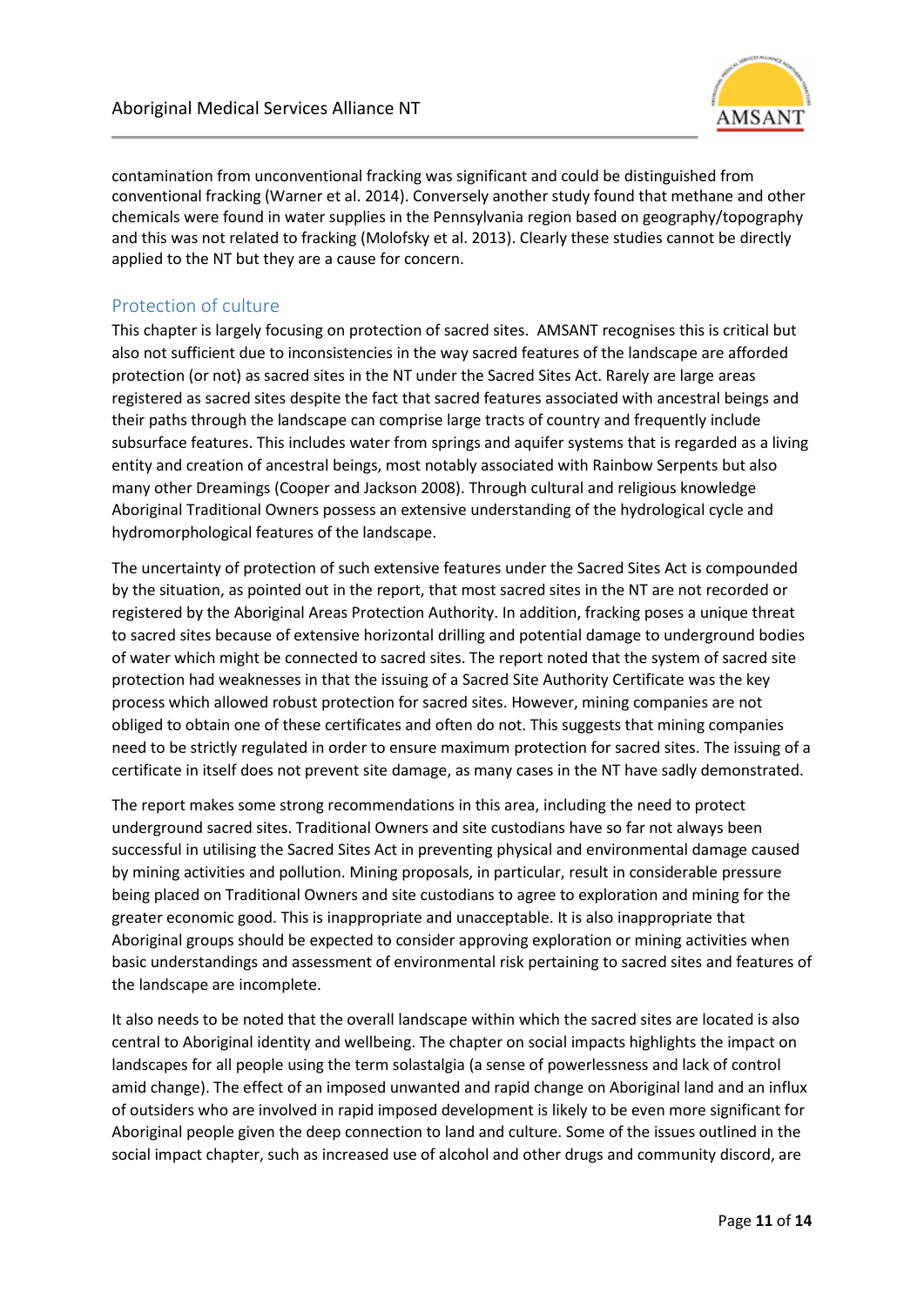

in addition to being threats to physical health and wellbeing, are also a threat to the maintenance and transmission of traditional culture.

Key issues include:

1) Exploration licenses have already been granted across multiple areas, leaving little option for improved protection of these areas.

2) Many sacred sites are not recorded nor registered thus leaving these sites vulnerable to damage.

3) Flow on effects to sacred sites and features distant from the sacred site being protected are possible.

4) The legal definition of a sacred site under the Act does not reflect the wide and complex web of cultural significance that can be attached to bodies of water whether surface or underground.

## Environment

A key concern here is that there are major gaps in biodiversity mapping in the NT. It seems likely that it would take many years to rectify large knowledge gaps. Even a detailed environmental impact assessment statement is unlikely to be able to conclusively map all the key impacts given the knowledge deficits. Increased encroachment of pest species and fire are additional threats. The impact on the environment and the loss of habitat and diversity will affect Aboriginal culture given the strong links between Aboriginal people and the natural world.

Aboriginal groups have pointed to the need to develop and control their own knowledge systems about their traditional lands which can facilitate developing a position on fracking based on this mapping and this has been highlighted in some key submissions (Yap M and Yu E, 2016). This points to a need for stronger Aboriginal control over mapping of Aboriginal land and a wider view that incorporates Indigenous values and priorities rather than being limited to a narrow process of identifying and protecting individual species.

## Social licence to operate (SLO)

The report outlines the concept of a social license to operate (SLO). SLO requires trust and transparent and open communication. Some sound points are made about factors that influence SLO including procedural and distributive fairness access to unbiased clear information and a transparent process of assessing all the impacts including social impacts. However, it is somewhat concerning that the report is working from a premise that if the "right information" is provided to community members, it is likely that fracking will obtain a SLO. This is clearly not a given since it is well known that there is substantial community opposition, other states have instituted moratoriums or bans based on a lack of a SLO, and there is sustained opposition to fracking in many communities both in Australia and other countries where it is well established. There are also clearly major deficits in knowledge about the likely impacts of fracking in several critical areas in the NT. Most importantly, in the NT, culture and Indigenous world view values need to be incorporated into negotiations about a social license to operate. These may not always accord with Western scientific views. This concern has led to the use of the term – cultural license in several key Aboriginal fields of study including data sovereignty. The significant point here is that provision of the "right information" may well result in a rejection of a social license to operate.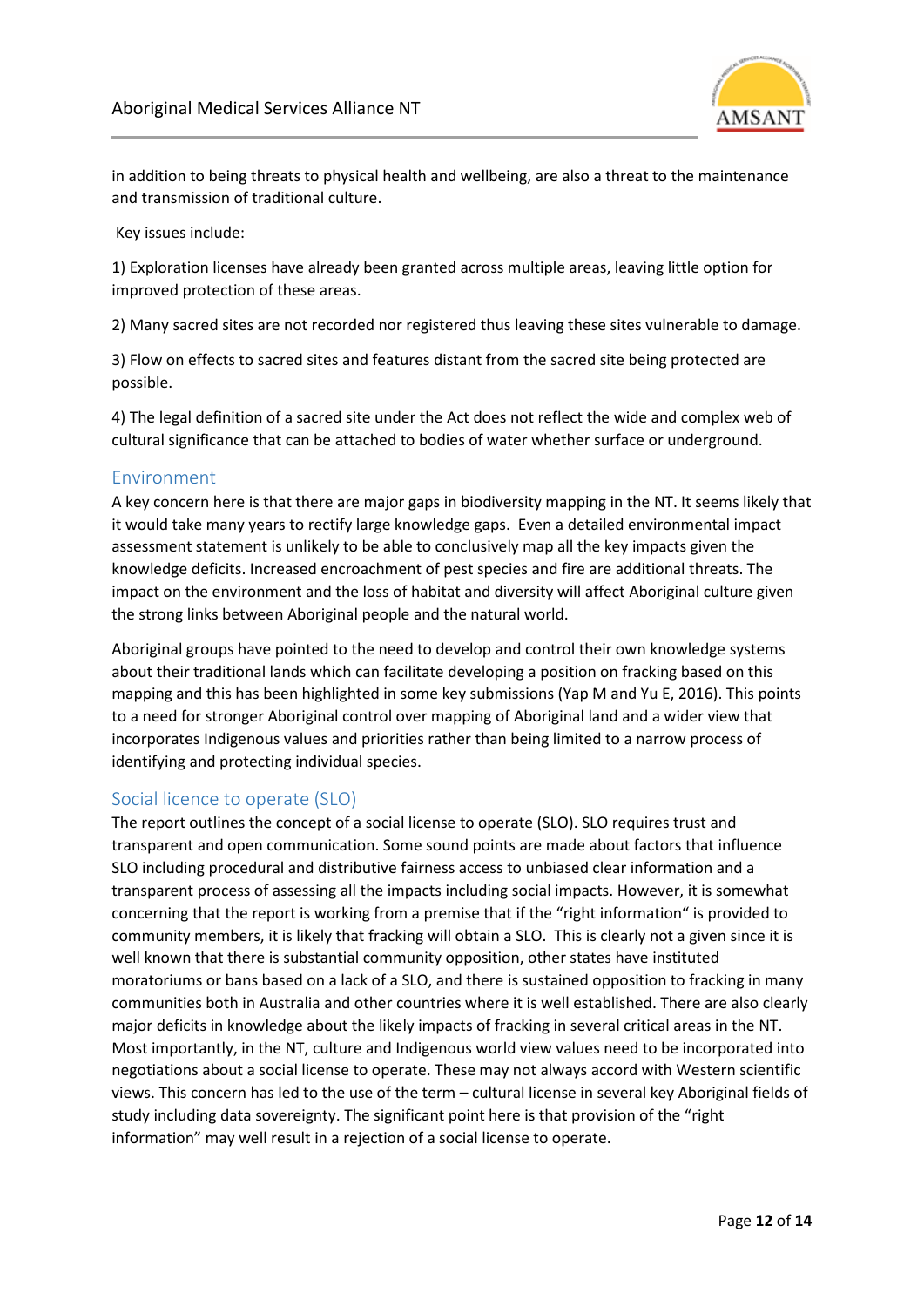

# Conclusion

The report is comprehensive but we believe that the conclusion is flawed. The report documents many uncertainties and areas where critical knowledge is lacking. It also documents widespread community opposition to fracking in both Aboriginal and non-Aboriginal communities. As outlined in this submission, imposing fracking against the wishes of large sections of the Aboriginal community is likely to worsen health and wellbeing through increased community discord, and heightened levels of depression and anxiety with subsequent effects on physical health and wellbeing. Aboriginal health is connected to the health of the land and water- so threatening the physical environment directly affects Aboriginal wellbeing. Aboriginal people already suffer unacceptable rates of mental health issues and chronic disease. The benefits in terms of employment are likely to be limited and short term. AMSANT considers fracking to be an unacceptable risk to the health and wellbeing of Aboriginal people in the NT with the risks clearly outweighing the benefits.

## References

AIHW (2017). Aboriginal and Torres Strait Islander Health Performance Framework.

Calma T, Brideson T & Holland C (2016): The Gayaa Dhuwi (Proud Spirit) Declaration – a Call to Action for Aboriginal and Torres Strait Islander leadership in the Australian mental health system, *Advances in Mental Health*, DOI:10.1080/18387357.2016.1198233

Clarke D, Currie K (2009), Depression, anxiety and their relationship with chronic diseases: a review of the epidemiology, risk and treatment evidence. *Med J Australia*, 2009; 190 (7 Suppl): S54-S6

Cooper, D and S Jackson, 2008. *Preliminary Study on Indigenous Water Values and Interests in the Katherine Region of the Northern Territory*. Report prepared for NAILSMA's Indigenous Water Policy Group. CSIRO Sustainable Ecosystems, Darwin, Northern

Territory[. https://www.nailsma.org.au/hub/resources/publication/preliminary-study-indigenous](https://www.nailsma.org.au/hub/resources/publication/preliminary-study-indigenous-water-values-and-interests-katherine-region.html)[water-values-and-interests-katherine-region.html](https://www.nailsma.org.au/hub/resources/publication/preliminary-study-indigenous-water-values-and-interests-katherine-region.html) Accessed 2 Feb 2018.

Hays J, Shonkoff SB. Toward an Understanding of the Environmental and Public Health Impacts of Unconventional Natural Gas Development: A Categorical Assessment of the Peer-Reviewed Scientific Literature, 2009-2015. *PLOS One*. 2016;11(4).

Hirsch J. Bryant Smalley K, Selby Nelson E, Hamel Lambert J, Rosmann M, Barnes T, Abrahamson D, Meit S, GreyWold I, Beckman S, LaFromboise T (2017). Psychosocial Impact of Fracking: a Review of the Literature on the Mental Health Consequences of Hydraulic Fracturing *[International Journal of](https://link.springer.com/journal/11469)  [Mental Health and Addiction](https://link.springer.com/journal/11469)*. accessed at https://link.springer.com/article/10.1007/s11469-017- 9792-5

Jacquet J (2014). Review of Risks to Communities from Shale Energy Development. *Environ. Sci. Technol*., 2014, 48 (15), pp

Kearns S (2015). Indigenous-communities are losing out in the development of Northern Australia. *The Conversation*. Accessed at [https://theconversation.com/indigenous-communities-are-losing-out](https://theconversation.com/indigenous-communities-are-losing-out-in-the-development-of-northern-australia-46736)[in-the-development-of-northern-australia-46736](https://theconversation.com/indigenous-communities-are-losing-out-in-the-development-of-northern-australia-46736)

Kovats S, Depledge M, Haines A, Fleming L, Wilkinson P, Shonkoff S, Scovronick N (2014). The health implications of fracking. *Lancet*